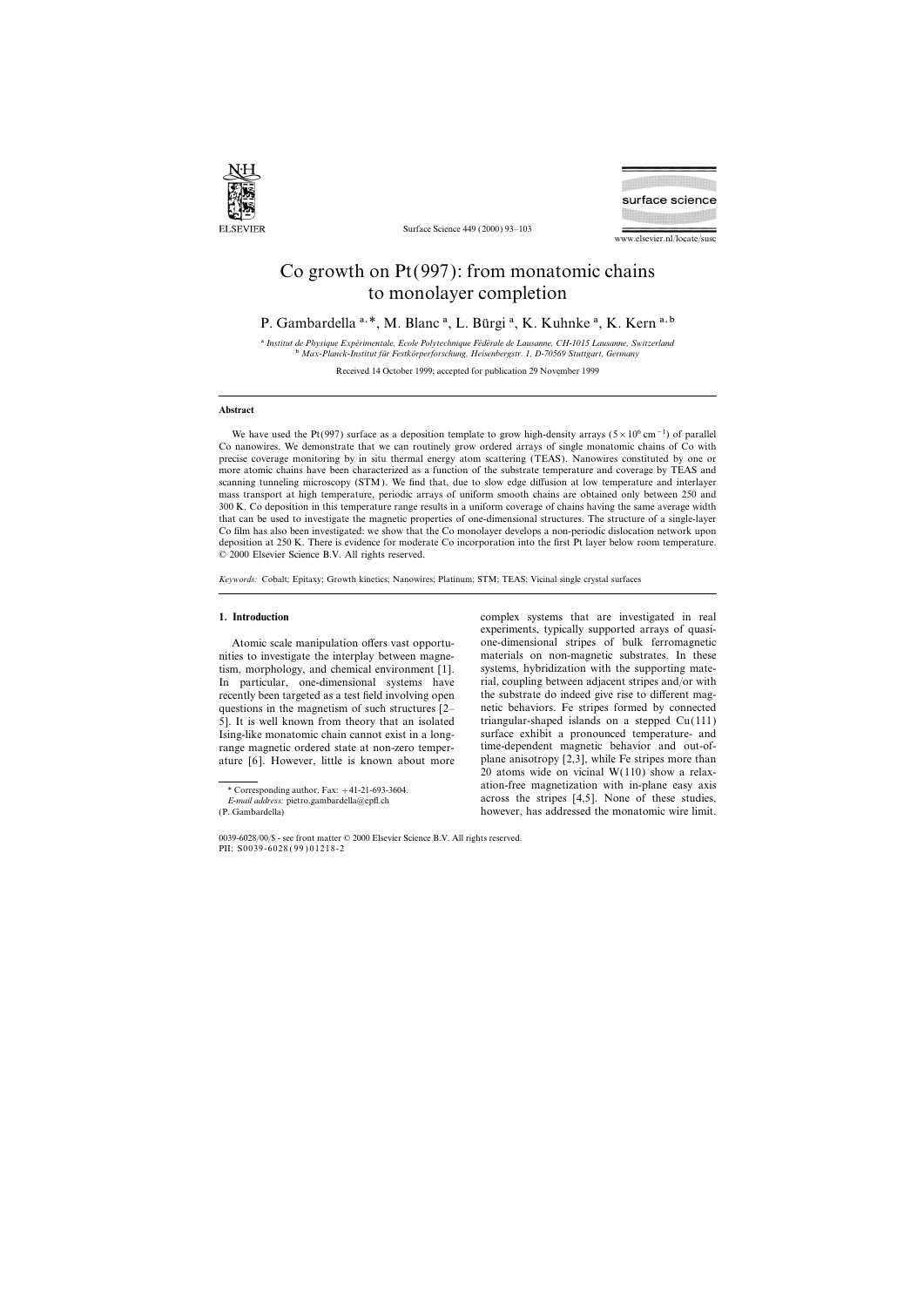In a recent paper, Dorantes-Dávila and Pastor [7] Fig. 1. Upon step decoration, the short step separa-While the chain length is not expected to have a of-the-art surface magnetism probes.<br>strong influence on the magnetic anisotropy for Although a lot of interest has been Strong influence on the magnetic anisotropy for<br>
Co chains longer than 20 atoms, different spatial<br>
a co thin Co/Pt layered structures due to the pro-<br>
arrangements of the Co chains can have a non-<br>
negligible effect. To a

energy atom scattering (TEAS) and scanning tunneling microscopy (STM) offers the opportunity of investigating growth on a macroscopic scale with atomic-scale insight. We discuss the monatomic chain formation and diffusion-related phenomena, focusing on the conditions that allow the growth of equally spaced regular Co stripes. We describe the growth scenario up to monolayer completion and analyze the atomic structure of the Co monolayer film. Magnetic measurements on Co/Pt(997) will be the object of forthcoming publications. Spin-resolved photoemission measurements on  $Co/Pt(997)$  show that the Co atoms maintain their individual magnetic moments while in contact with the Pt step edges. The monatomic chains display a magnetic exchange splitting but no remanence down to 100 K [9].

Pt(997) is a stepped surface of remarkable uniformity that can be used as a template for the<br>self-assembly of nanowires [10,11]. Monatomic<br>steps separate terraces that have an average width<br> $w = 20.1 \text{ Å}$  with standard deviation  $\sigma = 2.9 \text{ Å}$ . An lines: the step STM image of the  $Pt(997)$  surface is shown in the lower left one.

reported magnetic anisotropy energy calculations tion results in arrays of parallel wires that have a of free-standing and supported one-dimensional density of  $5 \times 10^6$  cm<sup>-1</sup>. Regular patterns of paralwires of 3d transition metals. Their results predict lel wires and such high densities are key issues for a strong magnetic anisotropy reduction in passing the employment of integral techniques to probe from free-standing wires to  $Pd(110)$ -supported the magnetism of monatomic wires. The coverage wires, accompanied by a rotation of the easy axis corresponding to a single monatomic chain decorwires, accompanied by a rotation of the easy axis corresponding to a single monatomic chain decor-<br>of magnetization from the longitudinal to the  $\frac{1}{100}$  at the sach step of the Pt(997) surface is 0.13 ML of magnetization from the longitudinal to the ating each step of the Pt(997) surface is 0.13 ML,<br>transverse direction perpendicular to the substrate. which is within the detection sensitivity of statewhich is within the detection sensitivity of state-

manowires. Since magnetic properties like aniso-<br>tropy, spontaneous magnetization, and the temper-<br>ature dependence of ordered magnetic states are<br>highly structure-sensitive in low-dimensional sys-<br>tems [1,8], it is mandat



*lines*; the step down direction is from the upper right corner to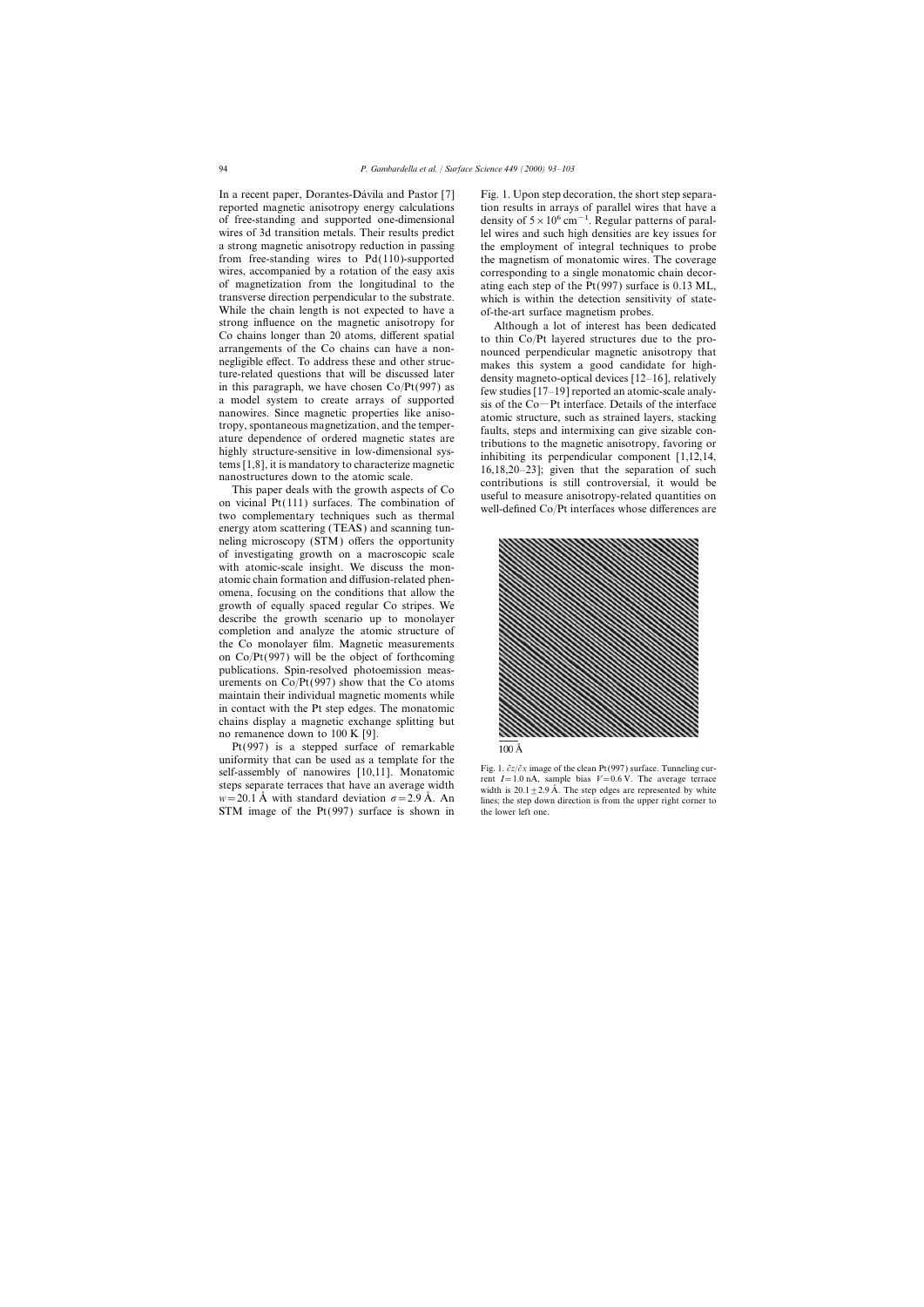well known, such as Co on flat and vicinal  $Pt(111)$  trometer  $[24,25]$  that allows an independent face on a stepped substrate we have investigated between 30 and 90°. The He beam spot on the the monolayer structure by STM and TEAS. As sample is of the order of 5 mm<sup>2</sup>, thereby probing expected from the strong lattice mismatch and a macroscopic portion of the sample. The  $Pt(997)$ <br>from the negative intermixing enthalpy between Pt surface is prepared in situ in the scattering chamber

non-specified misfit dislocations. For  $T \geq 300 \text{ K}$  Co  $3 \times 10^{-10}$  mbar during deposition.<br>3<sup>2</sup> 3×10<sup>-10</sup> mbar during deposition. The STM images have been recorded in a induces a reconstruction of the Pt(111) surface in The STM images have been recorded in a<br>the form of Pt fcc and hen domains The reconstructure different experimental setup, a home-built STM the form of Pt fcc and hcp domains. The reconstruction has been attributed to Co atoms incorporated [26] which consists of a variable temperature prepin the first Pt layer by a strain-relief process. Post- aration–evaporation stage and a low-temperature deposition nucleation of dendritic islands removes microscope operated at 77 K during this work. the Pt reconstruction. A recent STM study suggests Sputtering and evaporation procedures were identhat the dendrites mainly consist of Pt atoms that tical to the ones employed in the He scattering have been replaced in the underneath layer by Co experiments. The base pressure in the preparation atoms [19]. Surface X-ray diffraction measurements and STM chambers was below  $1 \times 10^{-10}$  mbar.<br>[18] confirm that Co grows quasi-layer-by-layer in The coverages between the He and STM seture [18] confirm that Co grows quasi-layer-by-layer in The coverages between the He and STM setups the first layers, but, contrary to Ref. [17], suggest have been cross-calibrated by the Co Auger peak the first layers, but, contrary to Ref. [17], suggest<br>
that Co grows with its own lattice spacing already<br>
from the first layer at RT. On Pt(997), on the other<br>
hand, our measurements clearly show that Co grows<br>
in a stra term of the presention is in the Pt layer. The growth<br>of monatomic and multi-atomic Co chains is reported<br>reflection angle  $\theta_f$  (see Fig. 2), and the He beam of monatomic and multi-atomic Co chains is reported<br>in Sections 3.1 and 3.2, respectively; the Co-Pt<br>attraction goals intensities depend only on the in Sections 3.1 and 3.2, respectively; the Co-Pt<br>interface corresponding to 1 ML Co coverage is diffraction peak intensities depend only on the<br>discussed in Section 3.3.<br>diffraction surface topmost layer structure [27,28]

surfaces. In order to characterize the Co/Pt inter-<br>variation of the incidence and reflection angle sample is of the order of  $5 \text{ mm}^2$ , thereby probing from the negative intermixing enthalpy between Pt<br>and Co, the moolayer film reveals a partially<br>by repeated cycles of 800 eV Ar<sup>+</sup> sputtering and<br>dislocated structure with a small degree of alloying<br>even below room temper

Oscillations of the intensity of one such peak during deposition are related to the number of **2. Experiment** diffuse scatterers on the surface [27,29]. As we discussed in a recent paper, the sensitivity to The thermal energy He atom scattering experi- different surface sites varies depending on the ments have been carried out in a triple-axis spec-<br>scattering geometry [10,30]. On vicinal surfaces,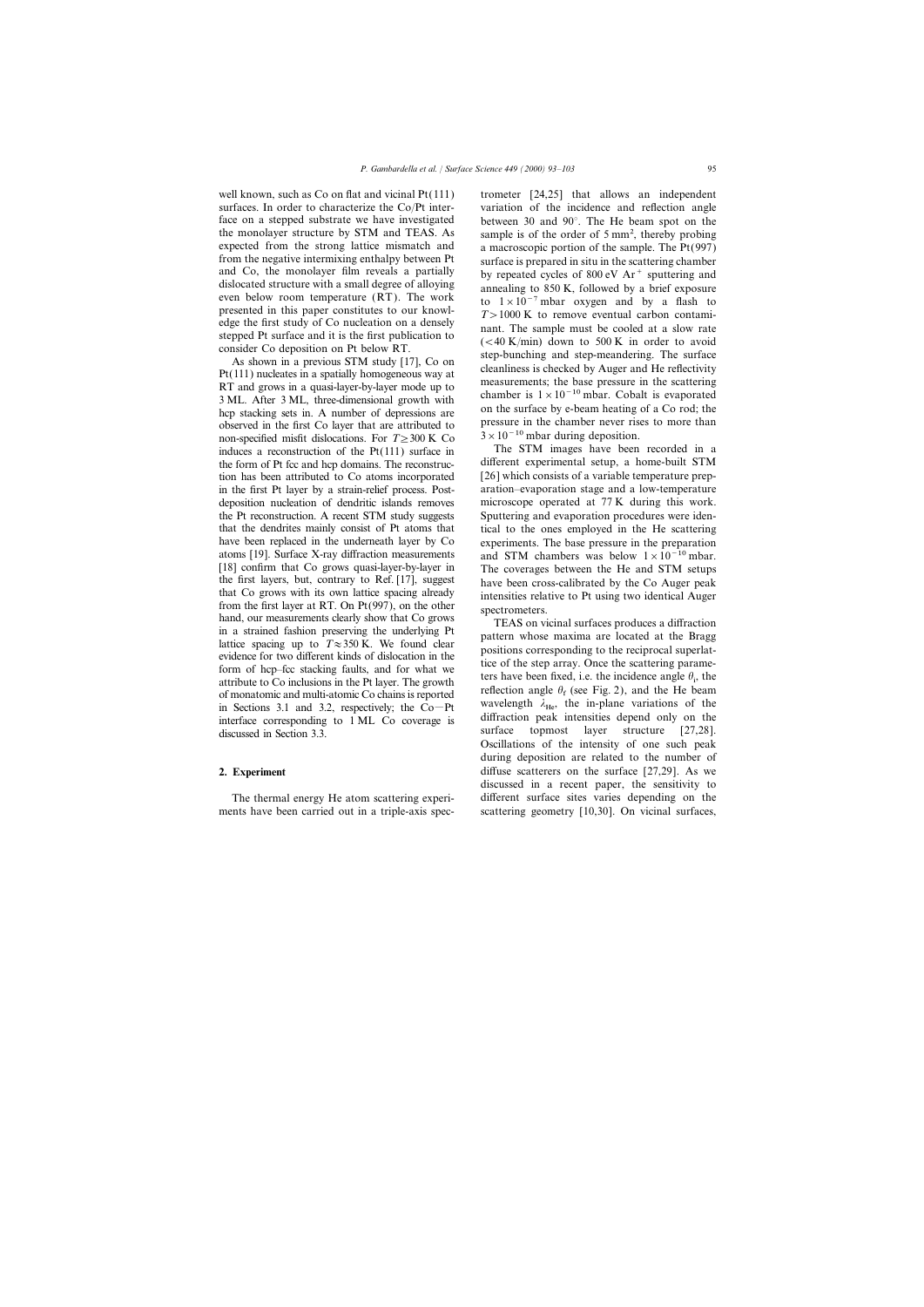

Fig. 2. Scheme of the Pt(997) terrace atomic structure and of the He beam scattering geometry.

grazing incidence conditions (large  $\theta_i$  values) greatly enhance step sensitivity, while scattering angles closer to the surface normal probe the surface ordering as a whole. Fig. 3 shows two Fig. 3. Normalized TEAS intensity during deposition of Co at  $\frac{1}{2}$ i deposition curves for Co on Pt(997) at  $\theta_i = 52.8^\circ$ ,  $\theta_f = 40.1^{\circ}$  (top) and  $\theta_i = \theta_f = 83.0^{\circ}$  (bottom). The beam wavelength  $\lambda$ f f i to the completion of the first and second Co<br>monolayer, respectively. We use the first maximum<br>to calibrate the coverage scale. This calibration<br>to the formation of the first Co atomic row along the Pt steps.<br>yields a cov the grazing incidence curve (bottom) that has been upper curve is recorded at  $T = 250$  K while the lower one is measured with the same denosition rate at 300 K measured with the same deposition rate at 300 K. Since 0.13 ML corresponds to the coverage of a single monatomic row decorating each step of the **3. Results and discussion** Pt(997) surface, we attribute this peak to the completion of the first Co monatomic chain. By *3.1. Growth of Co monatomic chains* monitoring Co deposition with TEAS in grazing incidence conditions we thus have a means to To determine the influence of growth kinetics tinues at least up to 0.6 ML. As discussed elsewhere  $3 \times 10^{-4}$  ML s<sup>-1</sup> and  $6 \times 10^{-3}$  ML s<sup>-1</sup> at  $T=$ 



 $\frac{f_1 - f_2}{f_1 - f_2}$ ,  $\frac{f_1 - f_2}{f_2 - f_1}$  (to  $\frac{f_1 - f_2}{f_1 - f_2}$  . Terrace contribution to the He =52.8°,  $\theta_f$ =40.1° (top) and  $\theta_i = \theta_f = 83.0$ ° (bottom). The He intensity diminishes with increasing scattering angle. The oscil-The deposition rate is  $1.6 \times 10^{-3}$  ML s<sup>−1</sup> for both curves. The

detect in real-time the formation of monatomic on Co row formation, a series of TEAS deposition chains at the step edges. However, peaks corre- curves was recorded at grazing incidence for sponding to the formation of subsequent Co rows different temperatures (Fig. 4). We note that no cannot be detected by TEAS, even if the STM influence of the deposition rate on the growth measurements show that row-by-row growth con- mode was observed for rates between [11], when mass transport between different ter- 250 K. By following the temperature evolution of races is inhibited, wider terraces complete a given the intensity maximum around 0.13–0.20 ML in number of rows earlier than narrower ones; an Fig. 4, we observe that the first Co row decorates apparently small standard deviation of  $\sim$ 3 Å in the Pt steps between 150 and 500 K. However, the the terrace width distribution is sufficient to smear formation of a true one-dimensional atomic chain out the reflectivity peaks for the second and fur- cannot be inferred by the sole presence of this ther rows. intensity maximum. Else we would expect to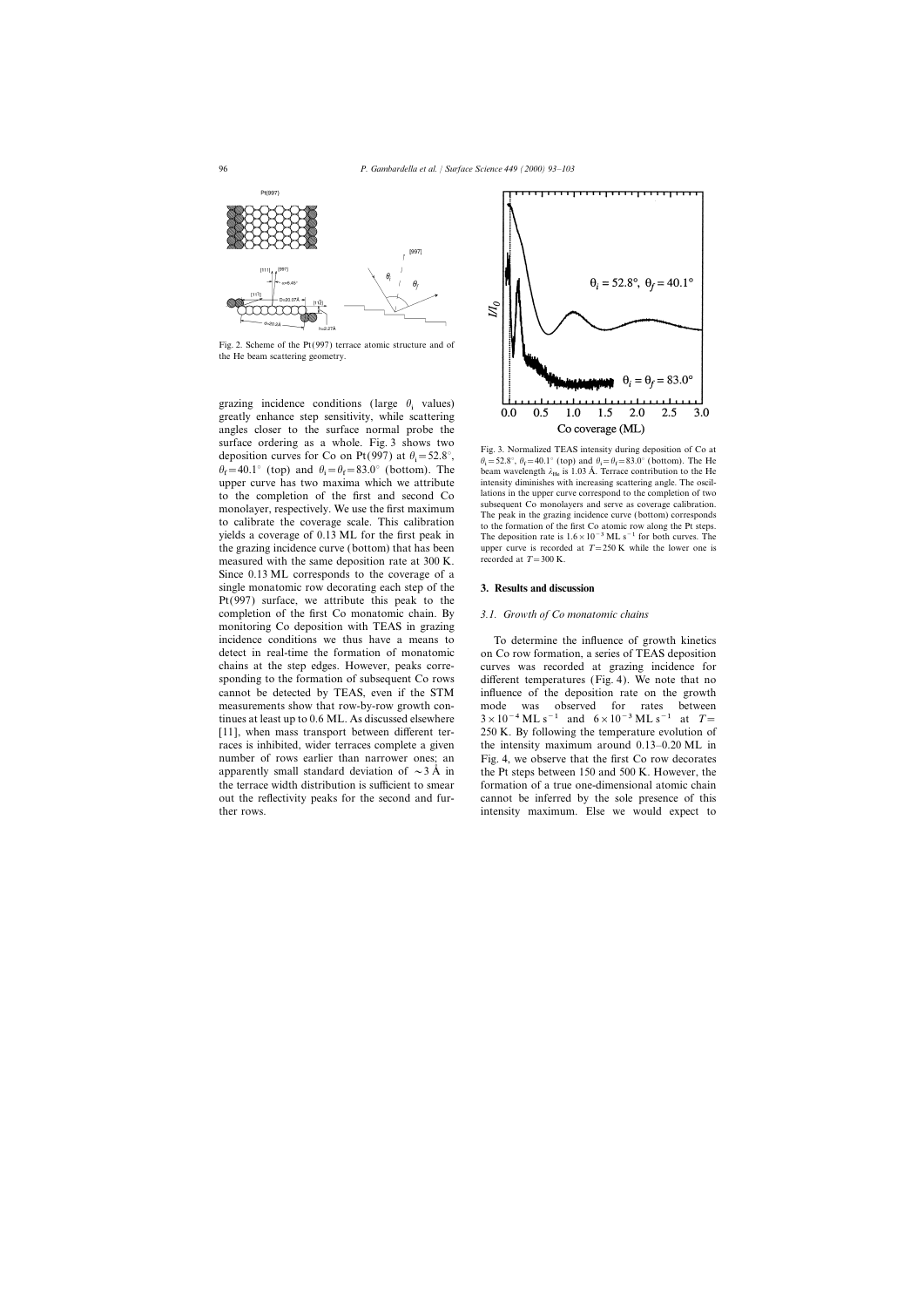

Fig. 4. TEAS intensity in grazing incidence conditions during Co deposition at different temperatures;  $\theta_i = \theta_f = 83^\circ$ ,  $\lambda_{\text{He}} = 1.01 \text{ Å}$ . The first peak around 0.13–0.20 ML corresponds<br> $\lambda_{\text{He}} = 1.01 \text{ Å}$ . The first peak around 0.13–0.20 ML corresponds to the monatomic decoration of the Pt steps by Co atoms. The coverage scale has been calibrated with the procedure described in Section 2. The deposition rate is between  $1.6 \times 10^{-3}$  and  $4.2 \times 10^{-3}$  ML s<sup>-1</sup> for all curves.

observe a maximum always at 0.13 ML, the nominal coverage corresponding to the pseudomorphic decoration of the Pt steps by single monatomic chains on Pt(997). At 150 K the first row peak is Fig. 5. Coverage corresponding to the first peak in Fig. 4 vs.<br>
cuite broad and centered at 0.2 ML As in the case deposition temperature. Slow edge diffusion shifts the fi ited edge-smoothening. Rough growth implies that from Ref. [11].

the adatoms attaching to Co already decorating the Pt step edges are not mobile enough to migrate to the remaining bare Pt sites. The diffusion barriers relevant for edge-smoothening are not only due to  $Co$  - Co edge diffusion, but most likely due to the crossing of Co corner atoms involving a loss in coordination for the migrating adatom. To find the threshold at which smooth row growth occurs, we have plotted in Fig. 5 the coverage corresponding to the first intensity maximum in Fig. 4 vs. substrate temperature; one can see that only for *T*>250 K does the first peak correspond to the monatomic row nominal coverage of 0.13 ML, which is expected for fast diffusion of the Co adatoms. Data are also reported for Ag and Cu chains as in Ref. [11] to show that this is a general phenomenon. The STM image in Fig. 6, taken after deposition of 0.07 ML Co at 250 K, shows atomically-resolved Co monatomic chains decorating the Pt step edges. Co rows grow on the lower step edge side, as in most cases of step decoration in metal systems [4,11,31–33], but contrary to Fe on  $Cu(111)$  [3]. A few protrusions can also be seen on the Pt terraces in Fig. 6; we suggest that these protrusions, that are  $\sim 0.3 \text{ Å}$  higher than the surrounding Pt atoms, represent small



quite broad and centered at 0.2 ML. As in the case<br>of Ag and Cu at 120 K [11] we conclude that the<br>growth mode is rough because of kinetically inhib-<br>growth mode is rough because of kinetically inhib-<br>line. The Ag and Cu d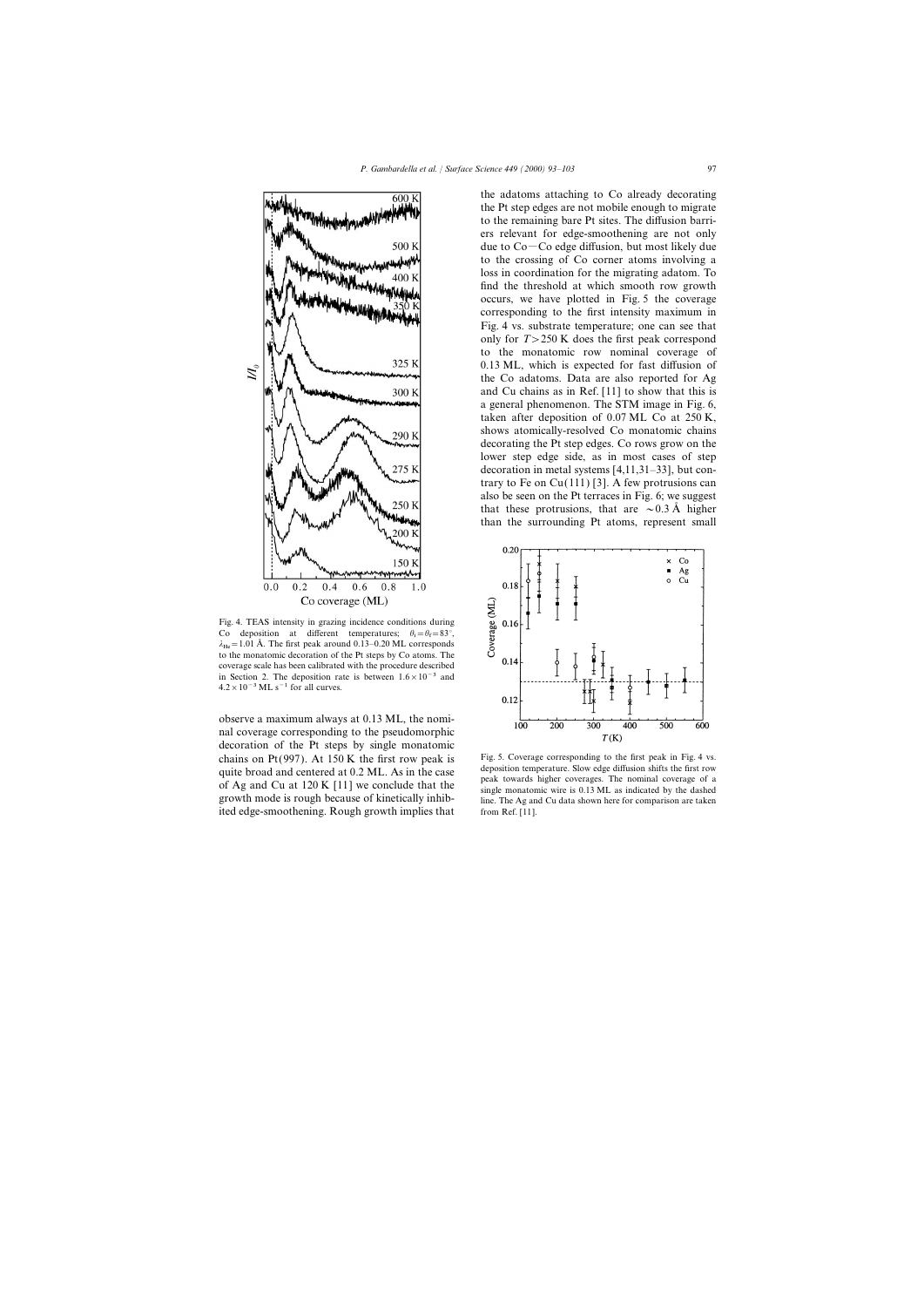



250 K. Atomically-resolved Co chains decorate the step edges.

In the high temperature range, step decoration images in Figs. 7a and 8. is limited by the onset of alloying between Co and For *T*<200 K edge diffusion is too slow to

Co stripes. The fabrication of stripes with regular smooth edges is important in order to address the transition from 1D to 2D behavior in, e.g., magnetism studies without dealing with geometrically complex growth patterns. Although raising the substrate temperature might be effective in smoothening the Co stripes, one has to take care that the Co atoms remain confined to their adsorption terraces. Only in this case, in fact, will the periodic arrangement of the substrate be preserved and the average width of the Co stripes can be taken to be  $w\theta_{\text{Co}} \pm \sigma \theta_{\text{Co}}$  where *w* is the average terrace width,  $\sigma$  the standard deviation of the terrace width distribution, and  $\Theta_{\text{Co}}$  is the Co coverage.

We start from the analysis of Fig. 4 for  $\Theta_{\text{Co}} \geq 0.13 \text{ ML}$ . As discussed in Section 2, the desynchronization of the row growth on terraces having different widths suppresses reflection maxima due to chain formation apart from the Fig. 6.  $\partial z/\partial x$  image taken after deposition of 0.07 ML Co at first one. However, between 200 and 290 K we Fig. 6.  $\partial z/\partial x$  image taken after deposition of 0.07 ML Co at  $\partial z/\partial x$  is a second peak centered at  $\sim 0.5-0.6$ Step down direction is from right to left. The protrusions on The intensity of this half-monolayer peak is the the terraces might be due to Co atoms incorporated in the Pt result of a narrowed step distance distribution at layer. *I*=1.0 nA, *V*=0.1 V.  $\theta_{\text{Co}} \approx 0.5 \text{ ML}$  [11]. If the Co atoms are confined to their nucleation terraces (forbidden interlayer inclusions of Co in the Pt layer. At present, mass transport), the terrace width distribution however, we cannot definitively assign these fea-<br>narrows with increasing Co coverage and reaches tures to Co atoms embedded in the Pt layer as our a minimum at  $\theta_{\text{Co}} = 0.5$  ML. This happens because<br>Auger sensitivity to contaminants is  $\sim 1\%$  of a in this regime short terraces grow at the expense in this regime short terraces grow at the expense monolayer, close to the observed coverage of such of larger adjacent ones, a so-called debunching features. Further support for moderate intermixing effect [36]. The presence of the half-monolayer between Co and Pt at low temperature will be peak is therefore a signal of good surface periodicgiven in Section 3.3. ity, as confirmed by the comparison of the STM

Pt. X-ray diffraction and LEED studies [18,34,35] allow rearrangement of the Co adatoms in regular of Co films on Pt(111) have shown that alloying stripes and no half-monolayer peak is observed in sets in at 550 K. In agreement with these measure- Fig. 4. Deposition in this temperature range is ments we do not observe step decoration at 600 K likely to produce connected Co islands with irregu-(see Fig. 4) and the ratio between the Co and Pt lar triangular shapes attached to the Pt steps, as Auger peak intensities decreases accordingly. has been observed by STM for the Ag/Pt(997) system at  $T = 120$  K [11]. In agreement with our *3.2. Growth of Co stripes* results, Boragno et al., in a yet unpublished STM study of Co nucleation on  $Pt(111)$  [37], have We now describe Co growth beyond the mon-<br>found that Co islands grow randomly ramified at atomic chain limit. Particular attention is paid to  $T=130$  K and that the mobility-driven transition those growth conditions that allow us to prepare to compact-shaped clusters starts between 160 and samples with uniformly spaced arrays of regular 200 K. As the substrate temperature increases,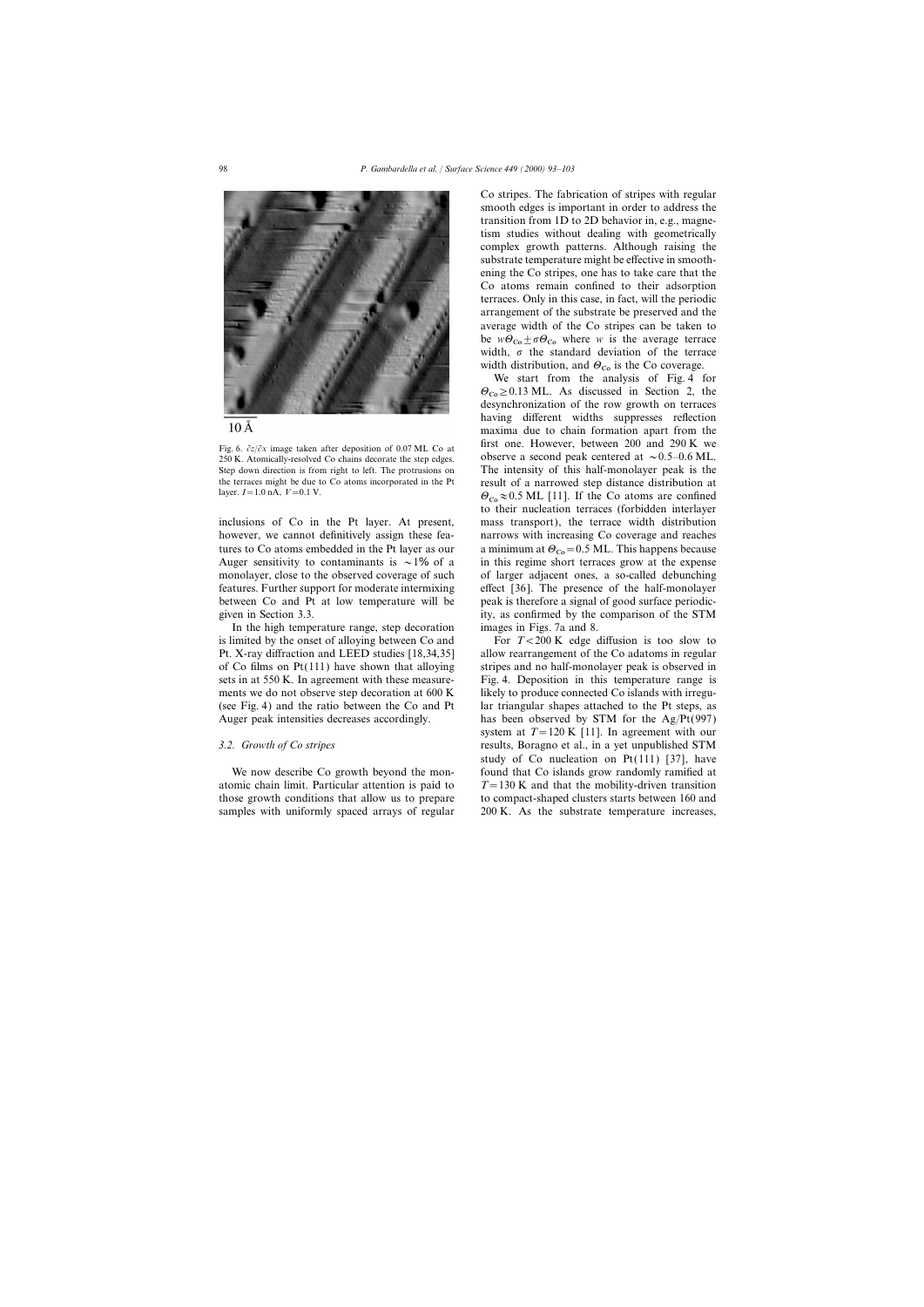

Fig. 7. (a) STM ∂*z*/∂*x* image of 0.6 ML Co deposited at *T*=250 K; step down direction is from right to left; *I*=1.0 nA, *V*=0.1 V. (b) Detail of two adjacent terraces,  $I = 4.0$  nA,  $V = 1$  mV; the drawing shows the corresponding vertical cross-section. (c) Line scan showing the small height difference between Co and Pt. Depending on the tunneling parameters and tip conditions Co can be imaged a few tenths of an angstrom higher or lower than Pt [17,19,37]; in the present work the Co layer is found to be in most cases 0.2– 0.4 Å higher than Pt as in (b). Due to the finite tip size, atoms on the lower step edge side are often distorted or not imaged at all; this effect is evident in the line scan reported in (c), where the rising edge extends itself over more than one lattice spacing.



 $50\,\mathrm{\AA}$ 

because interlayer mass-transport allows the formation of crossing takes place once per second, we can double-layer Co stripes.  $I = 1.0$  nA,  $V = 0.1$  V. calculate the diffusion barrier  $E<sub>h</sub>$  for this process

smoothening occurs and assists the formation of regular parallel stripes. Fig. 7a is an STM image recorded after deposition of 0.6 ML Co showing that Co growth at  $T = 250$  K conserves the original step pattern, forming regular stripes that run parallel to the Pt steps. The half-monolayer peak in Fig. 4 suddenly disappears between 290 and 300 K. Such a net transition has a counterpart in the Co growth mode. Co adatoms at  $T \geq 300 \text{ K}$  have enough thermal energy to cross the  $Pt-Co$  boundary at steps, thereby disrupting the high step periodicity that was at the origin of the halfmonolayer peak. Fig. 8 shows such an effect following 0.6 ML Co deposition at 385 K. Irregular step bunching is also observed, indicating that Co tends to form bilayer islands. The temperature at which Co atoms can cross over the  $Co-Pt$ lateral interface at steps gives us an estimate for the diffusion barrier of such a process. By assuming Fig. 8.  $\partial z/\partial x$  image of 0.6 ML Co deposited at  $T = 385$  K. In the threshold temperature at which the barrier is contrast to Fig. 7a the periodic step pattern is partly lost completely overcome as the temperature where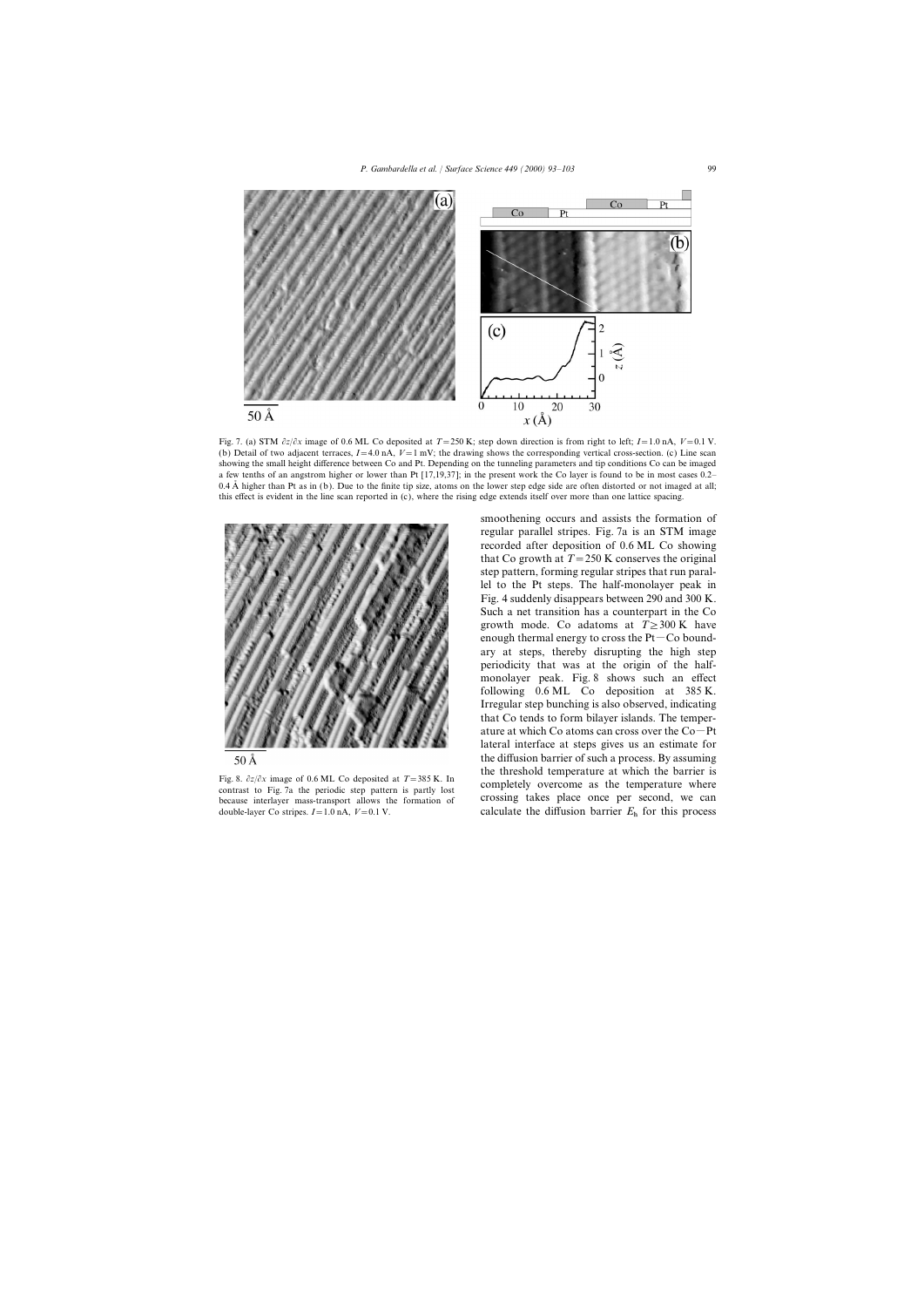to be

$$
E_{\rm h} = \ln(v_0) k_{\rm B} T \tag{1}
$$

where  $k_B$  is the Boltzmann constant and  $v_0$  is the usual profector. By taking  $v_0 = 10^{13}$  and  $T = 200 V$ usual prefactor. By taking  $v_0 = 10^{13}$  and  $T = 300$  K we estimate  $E_h$  to be of the order of 0.7 eV.<br>In contrast to the denomination of  $C_0$  on  $P$ .

In contrast to the deposition of Co on Pt(111) [17,19,37], we do not observe the formation of dendrite-like islands above 300 K; reconstruction and exchange processes between Co and Pt are nonetheless not excluded and will be discussed in Section 3.3. The fabrication of periodic arrays of Co regular stripes is limited at low temperature by slow diffusion processes and at high temperature by the migration of Co atoms across adjacent terraces, a process which is active already at 300 K.

# *3.3. 1 ML Co*

When a complete Co layer is formed, dislocations develop on part of the surface; this is evident already at 250 K. The dislocation pattern consists of fcc–hcp stacking faults that run parallel to the step edges (Fig. 9a) and of triangular shaped structures whose arms intersect the steps at an angle of  $\pm 60^{\circ}$  (Fig. 9b). Since the dislocations do not form<br>an ordered superstructure they do not give rise to<br> $\frac{\text{Fig. 9. } \partial z}{\partial x}$  image of 1 ML Co deposited at  $T = 250 \text{ K}$ ;  $I =$ <br> $\frac{1.0 \text{ nA}}{1.0 \text{ nA}}$ ,  $V = 8 \text{ mV}$ .

The arrow in Fig. 9 evidences the transition between fcc and hcp domains along the dislocation (a). The formation of stacking faults is attributed strate steps can be increased in a considerable way to a strain-relief mechanism arising from the 9.7% and give rise to dislocations. lattice mismatch between Co and Pt. However, in The analysis of the triangular structures (b) is terms of strain relief one would expect the domain not conclusive. Recent tight-binding calculations boundaries to be perpendicular to the steps because [39] indicate that the optimal structure of a Co strain is supposedly higher along the atomic rows monolayer on  $Pt(111)$  is constituted by a superlatrunning parallel to the step edges than along the tice of alternating fcc–hcp equilateral triangular short perpendicular ones. The formation of regions, separated by local line defects extending domain boundaries parallel to the step edges can over two contiguous atomic rows. This suggests be attributed to the presence of a lateral interface that the observed triangular dislocation in Fig. 9 between Pt and Co. Since  $Pt$   $\sim$  Co heterobonds are is a domain boundary between fcc and hcp regions. stronger than  $Co$ — $Co$  bonds at the step edges  $O$  on the other hand, the stacking transition between [38], the first Co row is probably shifted towards the exterior and the interior of the triangle is not the Pt step with respect to an ideal pseudomorphic as evident as for (a). Alternatively, since Co atoms overlayer; as a result of this shift the amount of appear higher in the STM images than Pt atoms strain in the direction perpendicular to the sub- (see Fig. 7), the positive height difference between



additional diffraction peaks in the He spectrum, visible. (a) An hcp–fcc stacking fault runs parallel to the step contributing only in lowering the reflectivity of the on the left; the arrow evidences the transition between fcc and Co monolayer.<br>
The error in Fig. 0 evidences the trensition intersect the step edges at  $\pm 60^{\circ}$ .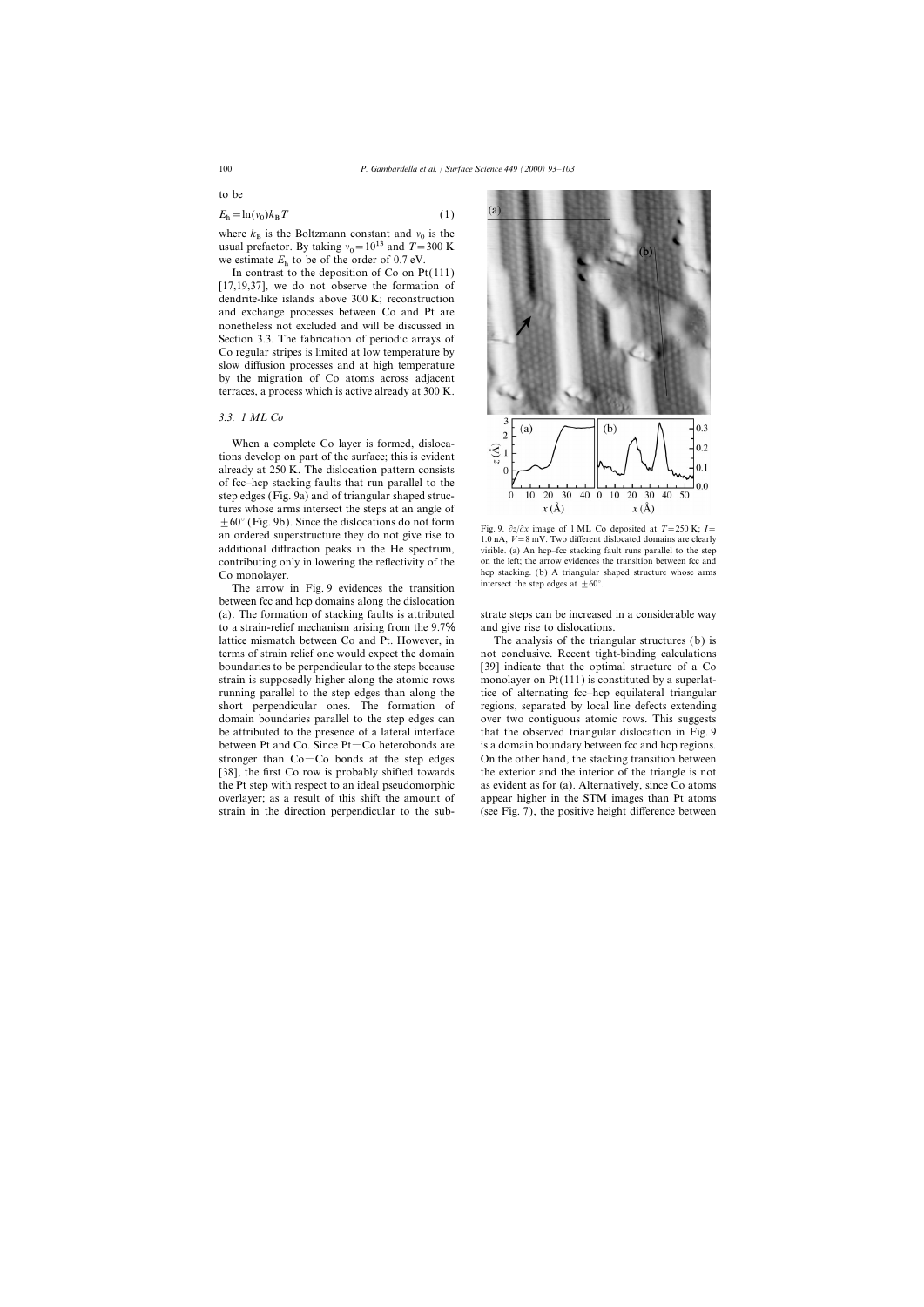the triangle sides and the rest of the terrace could be attributed to Co atoms on top of Co incorporated in the Pt underlying layer.

Co incorporation upon deposition at 300 K was reported by Lundgren et al. [19] and low-temperature intermixing has been reported for similar systems such as Pt/Ni [40,41].

Supporting evidence (see also Fig. 6) for exchange processes between Pt and Co below room temperature is given in Fig. 10: a Co island on the lowest terrace on the left has nucleated on top of 1 ML Co at 250 K. Its height difference with respect to the Co atoms on the adjacent terrace (which preserve the Pt interlayer spacing) is  $0.3 \text{ Å}$ , the same as measured for the protrusions found on the terraces. This suggests that the protrusions

to the atomic corrugation of each terrace. Knowing



Fig. 10. Image of 1 ML Co taken at  $T = 250$  K;  $I = 6.0$  nA,  $V =$  **4. Conclusions** 4 mV. A Co island nucleating on top of the first Co layer is visible attached to the middle step. The height of the Co island<br>is the same as that of the protrusions on the terrace, suggesting<br>that the latter result from Co atoms incorporated in the Pt and the atter result from Co a



in Fig. 10 are actually Co atoms on top of incorpo-<br>rated Co, as sketched at the bottom.<br>We now discuss the Co-Co spacing in the monolayer film. He scattering on a vicinal surface,<br>monolayer film. He scattering on a vicin the reflection angle is varied. The Bragg incidence and reflection in addition to the diffraction peaks due to the step angles corresponding to the peak are 34.8 and 79.0°, respecperiodic structure, gives rise to Bragg peaks due tively, measured with respect to the (111) direction;  $\lambda_{\text{He}} = 0.98$  Å.

the He beam wavelength, the angular position of one of these peaks allows us to determine the lateral lattice constant of the topmost layer of the surface. In Fig. 11 the dotted line is the first-order Bragg peak of a clean Pt surface at 400 K. From its position we calculate a spacing between neighboring atomic rows running along the  $[1\bar{1}0]$  direction (parallel to the steps) of  $2.39 \pm 0.05$  Å, which is very close to the theoretical value of  $2.40 \text{ Å}$ . The solid line is a spectrum recorded after deposition of 1 ML Co at 250 K; since the angular position is the same, we conclude that most of the first Co layer at this temperature has the same lattice spacing as the Pt substrate, in agreement with the calculation for the  $Co/Pt(111)$  system reported in Ref. [39].

substrate, as depicted in the drawing. The horizontal lines in Co monatomic wires. TEAS measurements allow the lower half of the STM image are due to a tip instability. real-time monitoring of the wire coverage with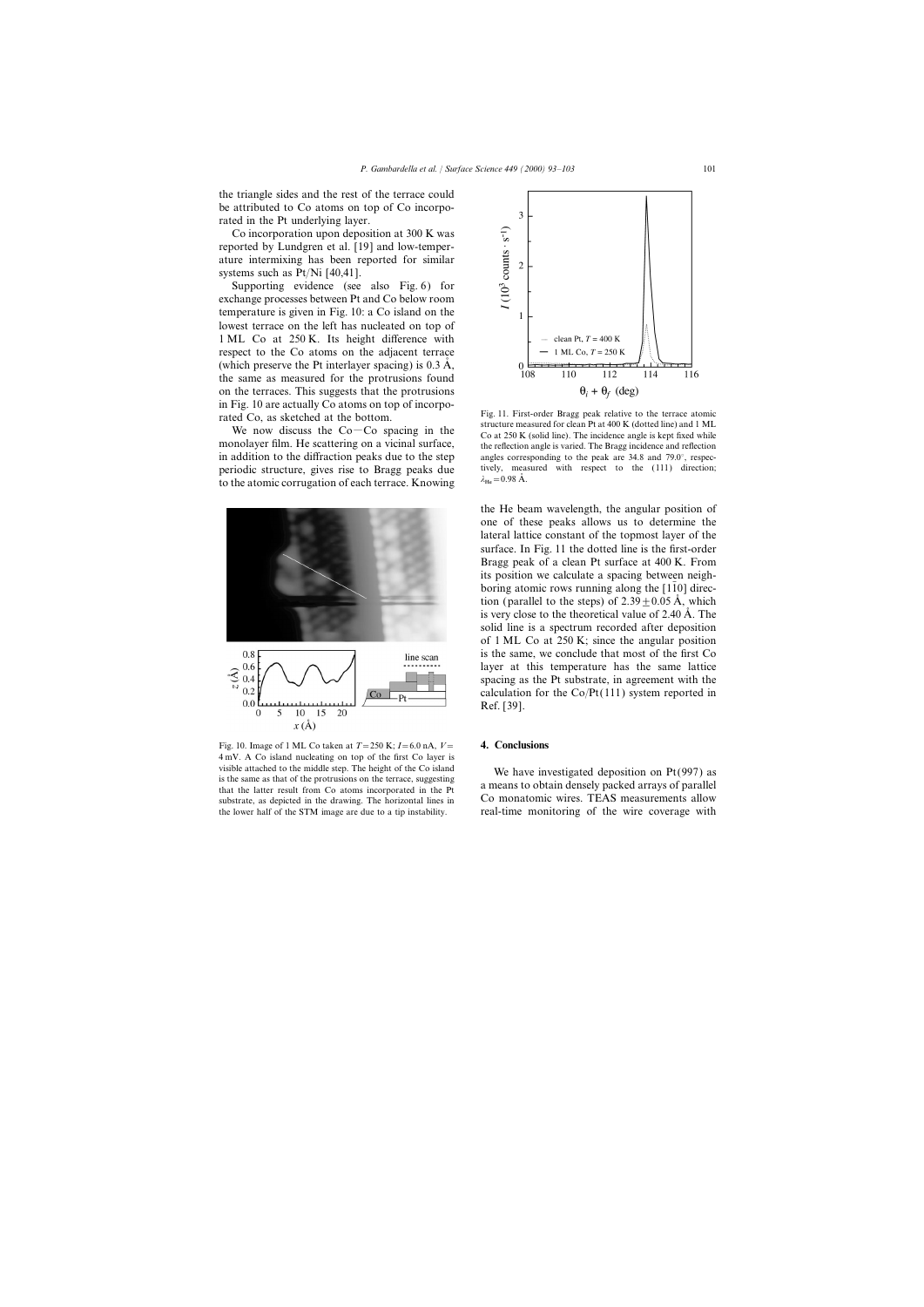

Fig. 12. Diagram representing different Co growth modes on Pt(997) as a function of the substrate temperature. Although<br>Pt(997) as a function of the substrate temperature. Although<br>the temperature scale refers to the Co/Pt

growth has been characterized with respect to the  $[8]$  U. Gradmann, in: K.H.J. Buschow (Ed.), Handbook of substrate temperature during deposition. We found Magnetic Materials Vol. 7/1, Elsevier, Amsterdam, 1993, that the decoration of the Pt steps by Co atoms pp. 1–96.<br>takes place in a wide range of temperatures: from [9] A. Dallmeyer, C. Carbone, W. Eberhardt, C. Pampuch, takes place in a wide range of temperatures: from  $T \le 250$  K slow edge-diffusion limits the smoothen-<br>ISO to 500 K, when alloying sets in. However, for  $T \le 250$  K slow edge-diffusion limits the smoothen-<br>Ing of the Co c enough thermal energy to cross the  $Co-Pt$  lateral [11] P. Gambardella, M. Blanc, H. Brune, K. Kuhnke, K. Kern, interface at the steps, thereby allowing the forma- Phys. Rev. B 61 (2000) 2254. tion of double layer Co stripes and the breaking [12] P.F. Carcia, J. Appl. Phys. 63 (1988) 5066.<br>
of the original periodic step patterns The temper. [13] W.B. Zeper, F.J.A.M. Greidanus, P.F. Carcia, C.R. of the original periodic step patterns. The temper-<br>ature window for the growth of a regular periodic<br>pattern of Co wires is therefore limited to a narrow [14] C.H. Lee, R.F.C. Farrow, C.J. Lin, E.E. Marinero,<br>C.J. Chien, interval between 250 and 300 K when edge diffu- [15] N.W.E. McGee, M.T. Johnson, J.J. de Vries, J. aan de sion is fast enough to have perfect row-by-row Stegge, J. Appl. Phys. 73 (1993) 3418. growth and interlayer crossing is still inhibited. [16] T. Kingetsu, J. Appl. Phys. 76 (1994) 4267.<br>These results are summarized in Fig. 12. There is [17] P. Grütter, U.T. Dürig, Phys. Rev. B 49 (1994) 2021. These results are summarized in Fig. 12. There is [17] P. Grütter, U.T. Dürig, Phys. Rev. B 49 (1994) 2021.<br>
Serrer, J. Alvarez, F. Lundgren, X. Torrelles, P. Fajardo, some evidence for Co incorporation into the Pt<br>top layer already at 250 K. At monolayer comple-<br>top layer already at 250 K. At monolayer comple-<br>tion strain causes the formation of stacking faults<br> $\begin{bmatrix} 18 \text{ J} \text{ S} \cdot \text{$ at 250 K; most of the Co layer is, however, in [20] C. Chappert, P. Bruno, J. Appl. Phys. 64 (1988) 5736. registry with the Pt substrate at this temperature. [21] C.H. Lee, H. He, F.J. Lamelas, W. Wavra, C. Uher, R.<br>Heating above 350 K results in relaxation of the Clark, Phys. Rev. B 42 (1990) 1066. Heating above 350 K results in relaxation of the Clark, Phys. Rev. B 42 (1990) 1066.<br>Co spacing due to the formation of bilayer Co. [22] B.N. Engel, M.H. Wiedmann, R.A. Van Leeuwen, C.M. Co spacing due to the formation of bilayer Co Falco, Phys. Rev. B 48 (1993) 9894.<br>
Falco, Phys. Rev. B 48 (1993) 9894.<br>
[23] D. Weller, G.R. Harp, R.F.C. Farrow, A. Cebollada,

P.G. would like to thank H. Brune and C. Lausanne, 1995.<br>
[26] O. Jeandupeux, L. Bürgi, A. Hirstein, H. Brune, K. Kern, Carbone for stimulating discussions and O.<br>Jeandupeux for his help with the STM setup. P.G. [27] B. Poelsema, G. Comsa, Helium Atom Scattering From University of Genova, Italy. Springer, Berlin, 1989.

### **References**

- [1] F.J. Himpsel, J.E. Ortega, G.J. Mankey, R.F. Willis, Adv. Phys. 47 (1998) 511 and references cited therein.
- [2] J. Shen, R. Skomski, M. Klaua, H. Jenniches, S. Sundar Manoharan, J. Kirschner, Phys. Rev. B 56 (1997) 2340.
- 
- 
- (1998) R677.
- [6] N.D. Mermin, H. Wagner, Phys. Rev. Lett. 17 (1966) 1133.
- submonatomic row precision. Co row-by-row [7] J. Dorantes-Dávila, G.M. Pastor, Phys. Rev. Lett. 81
	-
	-
	-
	-
	-
	-
	-
	-
	-
	-
	-
	-
	-
	-
	-
	- J. Sticht, Phys. Rev. Lett. 72 (1994) 2097.
- [24] K. Kuhnke, E. Hahn, R. David, P. Zeppenfeld, K. Kern, **Acknowledgements** Surf. Sci. 272 (1992) 118.
	- [25] H. Schief, PhD Thesis, Ecole Polytechnique Fédérale de
	-
- also acknowledges financial support from the Surfaces, Springer Tracts in Modern Physics Vol. 115